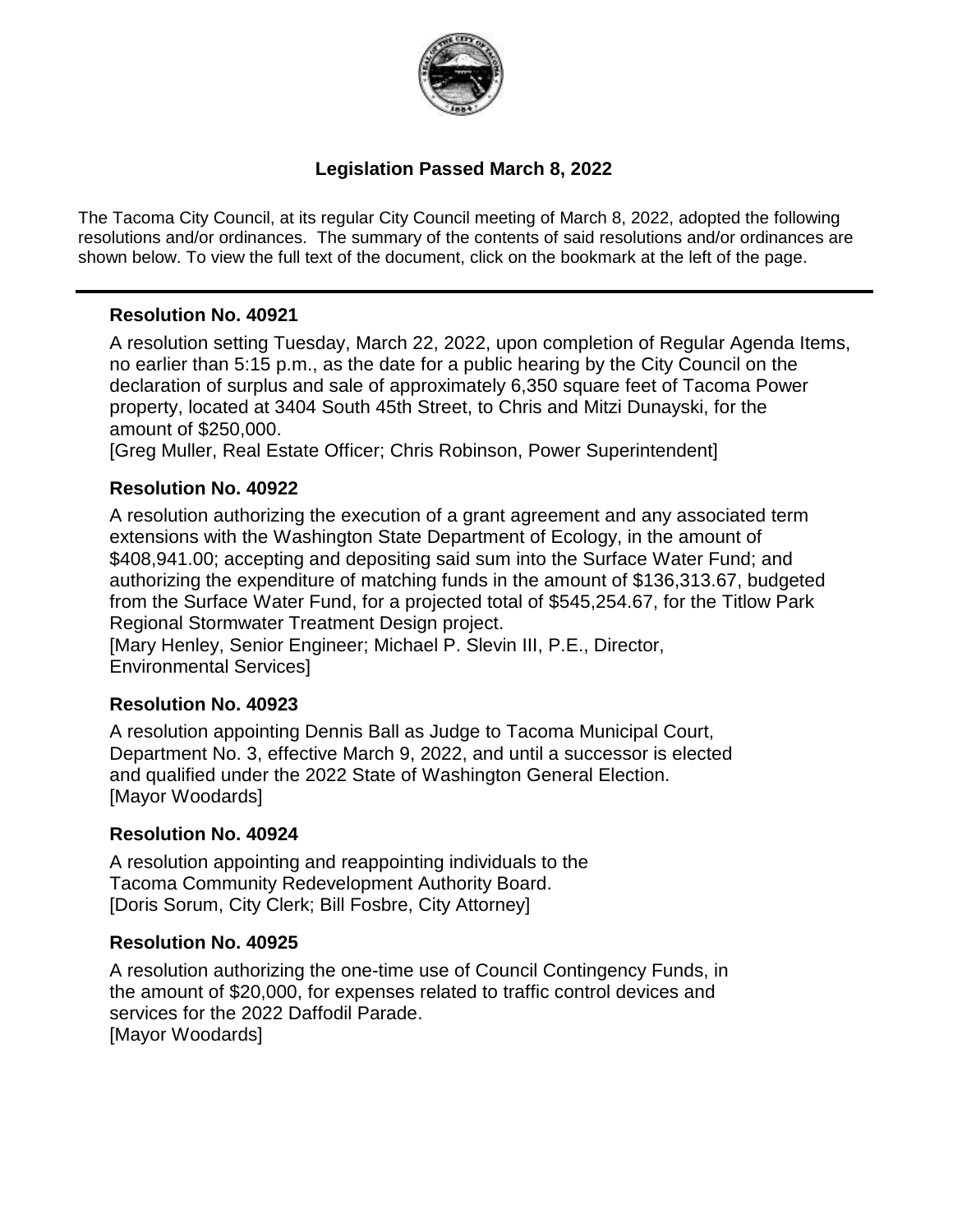

## **RESOLUTION NO. 40921**

1 2 3 4 5 6 7 8 9 10 11 12 13 14 15 16 17 18 19 20 21 22 23 24 25 26 A RESOLUTION relating to utility-owned surplus property; setting Tuesday, March 22, 2022, upon completion of Regular Agenda Items, no earlier than 5:15 p.m., as the date for a public hearing by the City Council, on the sale of approximately 6,350 square feet of property, located at 3404 South 45th Street, owned by the City of Tacoma, through its Department of Public Utilities, Light Division, and now surplus to its needs, to Chris and Mitzi Dunayski for the amount of \$250,000. WHEREAS the City of Tacoma, through its Department of Public Utilities, Light Division (d.b.a. "Tacoma Power"), owns approximately 6,350 square feet of real property located at 3404 South 45th Street, in Tacoma, Washington, identified as Pierce County Assessor Tax Parcel No. 2890002480 ("Property"), and WHEREAS the Property is in an urban location in the City and was formerly improved with Tacoma Power's Warner Substation, and WHEREAS, as part of a package of decommissioned substation properties, this former substation site was previously declared surplus in 2009 by the Tacoma Public Utilities ("TPU") Board and the City Council, however, it failed to sell through a sealed-bid process, and WHEREAS, this sale follows the process provided in the TPU Surplus Real Property Disposition Policy #121 adopted in 2020, and WHEREAS the Property was identified as potential for Affordable Housing and was included in a request for proposals in 2021, and, as it is an in-City property, it was also offered to the Puyallup Tribe of Indians, and WHEREAS none of these parties expressed an interest in the property, and the property was then marketed to the community at large; this sale is a result of those efforts, and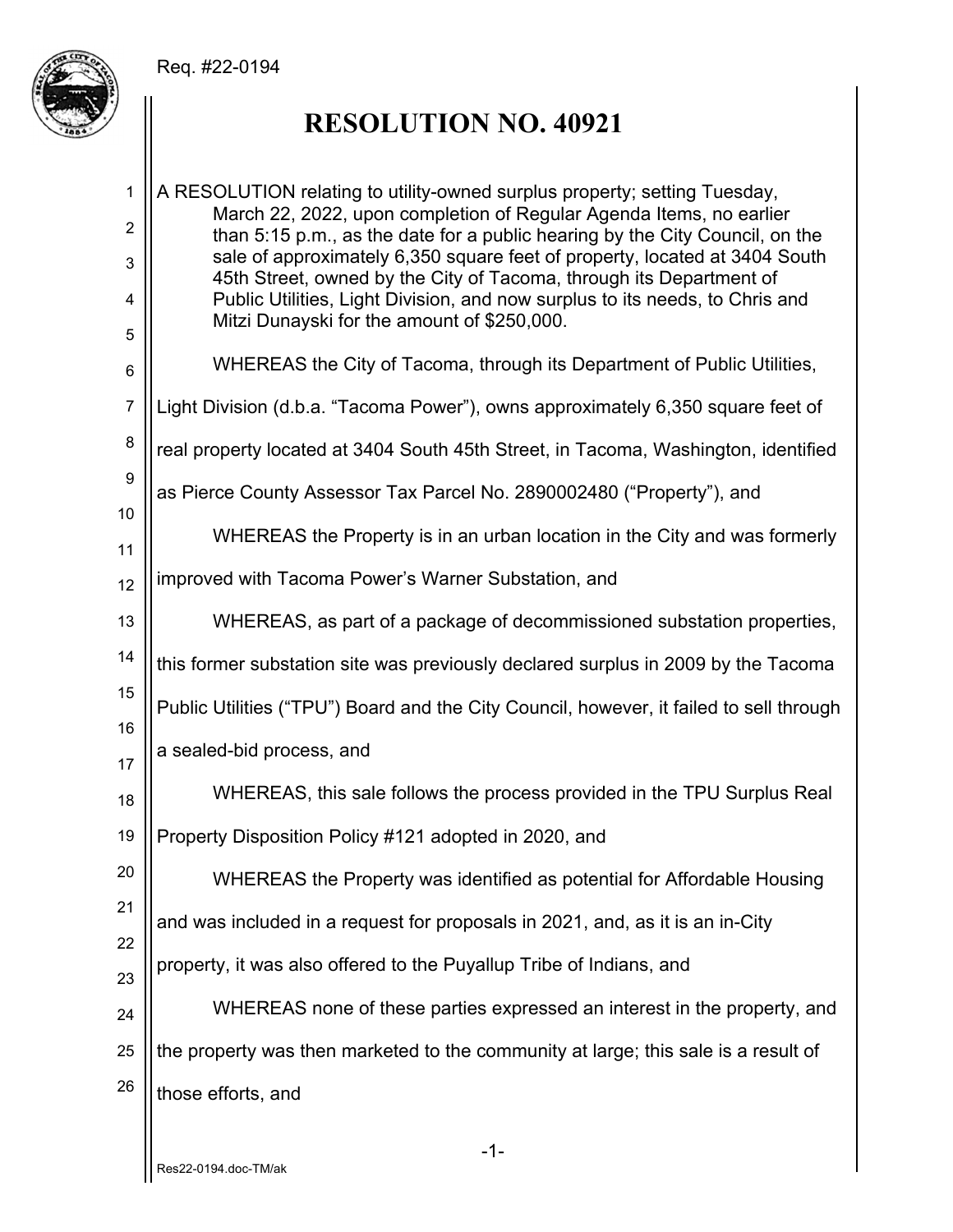

| 1              |                                                                                   |  |  |
|----------------|-----------------------------------------------------------------------------------|--|--|
| $\overline{2}$ | WHEREAS the terms and conditions of the Purchase and Sale Agreement               |  |  |
|                | were reviewed by the City Attorney's Office and approved by both Tacoma Power     |  |  |
| 3<br>4         | management and Real Property Services, and                                        |  |  |
| 5              | WHEREAS Tacoma Power has determined that the Property is not essential            |  |  |
| $\,6$          | for continued effective utility service, and                                      |  |  |
| $\overline{7}$ | WHEREAS Chris and Mitzi Dunayski have offered to purchase the Property            |  |  |
| $\bf 8$        | for \$250,000, which was determined to represent fair market value and deemed     |  |  |
| $9\,$<br>10    | acceptable by Tacoma Power, and                                                   |  |  |
| 11             | WHEREAS the negotiated disposition process was completed pursuant to              |  |  |
| 12             | Tacoma Municipal Code ("TMC") 1.06.280.F, and                                     |  |  |
| 13             | WHEREAS, on February 23, 2022, by adoption of Public Utility Board                |  |  |
| 14             | Resolution No. U-11308, the Property was declared surplus to the needs of         |  |  |
| 15<br>16       | Tacoma Public Utilities and approved for sale, pending confirmation from the City |  |  |
| 17             | Council, and                                                                      |  |  |
| 18             | WHEREAS, pursuant to RCW 35.94.040 and TMC 1.06.280, the City                     |  |  |
| 19             | Council shall conduct a public hearing on the proposed sale of City-owned real    |  |  |
| 20             | property; Now, Therefore,                                                         |  |  |
| 21             | BE IT RESOLVED BY THE COUNCIL OF THE CITY OF TACOMA:                              |  |  |
| 22<br>23       | Section 1. That a public hearing on the sale of approximately 6,350               |  |  |
| 24             | square feet of surplus property located at 3404 South 45th Street, in Tacoma,     |  |  |
| 25             | Pierce County, owned by the City of Tacoma, through its Department of Public      |  |  |
| 26             | Utilities, Light Division (d.b.a. "Tacoma Power") and now surplus to the needs of |  |  |
|                | -2-                                                                               |  |  |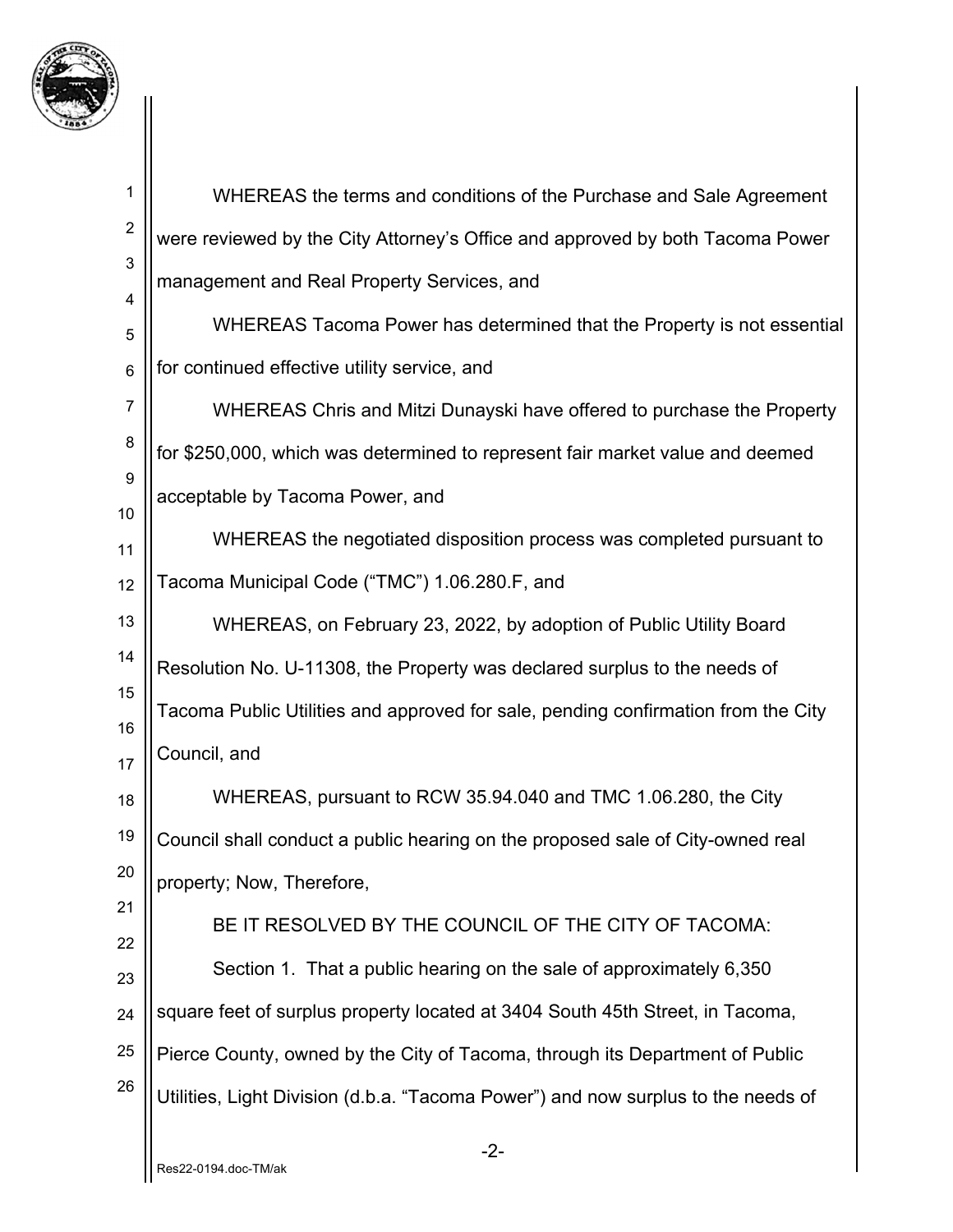

| $\mathbf 1$             | Tacoma Public Utilities, to Chris and Mitzi Dunayski for the amount of \$250,000, |  |  |
|-------------------------|-----------------------------------------------------------------------------------|--|--|
| $\overline{\mathbf{c}}$ | shall be held before the City Council in the Council Chambers on the first floor  |  |  |
| 3                       |                                                                                   |  |  |
| 4                       | of the Tacoma Municipal Building, 747 Market Street, Tacoma, Washington, or       |  |  |
| 5                       | alternatively, a call-in option will be provided until the end of the COVID-19    |  |  |
| $\,6$                   | emergency, on Tuesday, March 22, 2022, upon completion of Regular Agenda          |  |  |
| $\overline{7}$          | Items, no earlier than 5:15 p.m. or as soon thereafter as the same may be         |  |  |
| 8                       | heard.                                                                            |  |  |
| 9                       | Section 2. That the Clerk of the City of Tacoma shall give proper notice of       |  |  |
| 10                      |                                                                                   |  |  |
| 11                      | the time and place of said hearing.                                               |  |  |
| 12                      | Adopted                                                                           |  |  |
| 13                      |                                                                                   |  |  |
| 14                      | Mayor<br>Attest:                                                                  |  |  |
| 15                      |                                                                                   |  |  |
| 16                      |                                                                                   |  |  |
| 17                      | <b>City Clerk</b>                                                                 |  |  |
| 18                      | Approved as to form:                                                              |  |  |
| 19                      |                                                                                   |  |  |
| 20                      | <b>Chief Deputy City Attorney</b>                                                 |  |  |
| 21                      | <b>Requested by Public Utility Board</b>                                          |  |  |
| 22                      | Resolution No. U-11308                                                            |  |  |
| 23                      |                                                                                   |  |  |
| 24                      |                                                                                   |  |  |
| 25                      |                                                                                   |  |  |
| 26                      |                                                                                   |  |  |
|                         | $-3-$                                                                             |  |  |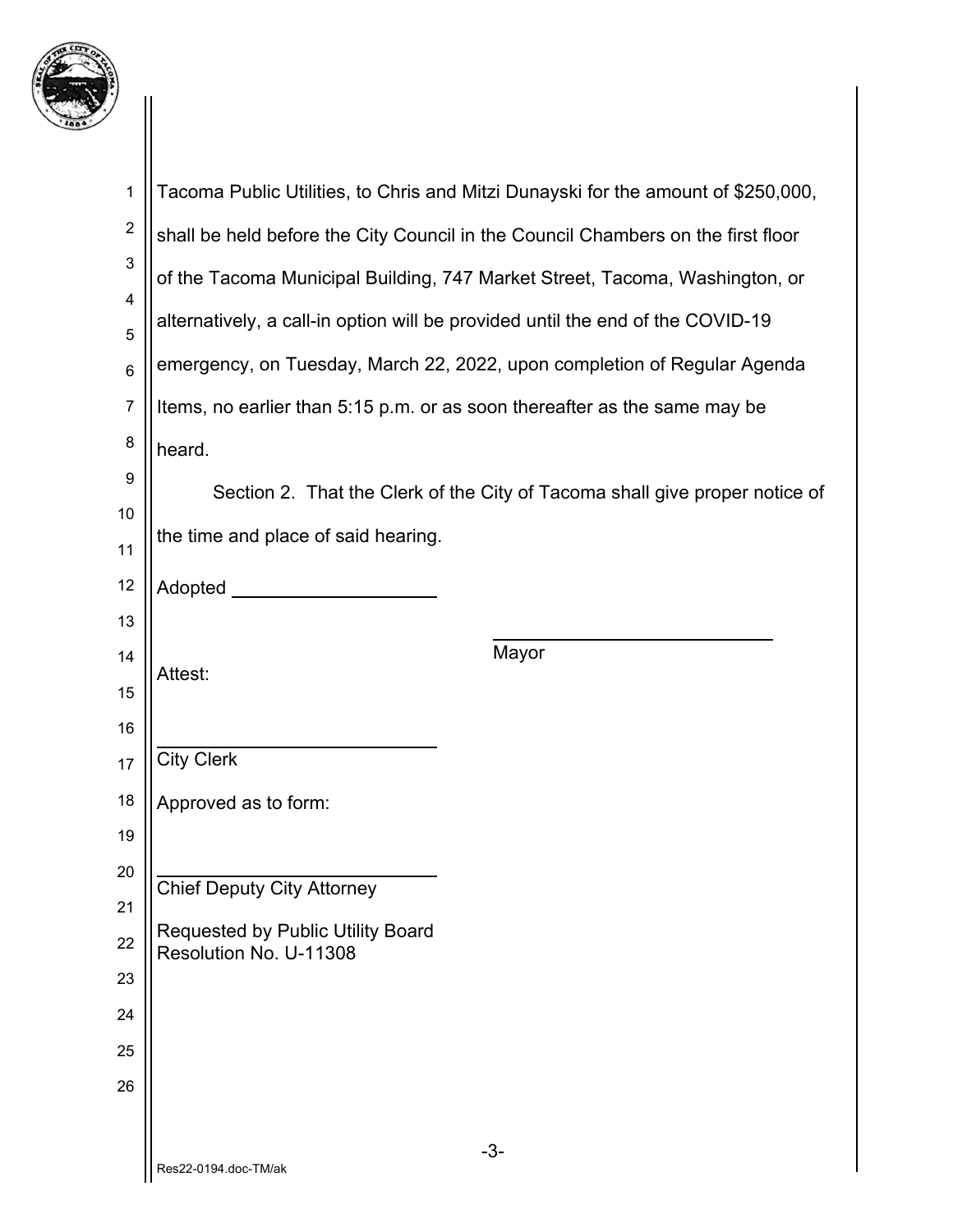

## **RESOLUTION NO. 40922**

| $\mathbf{1}$   | A RESOLUTION relating to stormwater treatment; authorizing the execution of                                                             |  |
|----------------|-----------------------------------------------------------------------------------------------------------------------------------------|--|
| $\overline{2}$ | a grant agreement and any associated term extensions with the<br>Washington State Department of Ecology, in the amount of \$408,941.00, |  |
| 3              | accepting and depositing said sum into the Surface Water Fund; and                                                                      |  |
| $\overline{4}$ | authorizing the expenditure of matching funds in the amount of<br>\$136,313.67, budgeted from the Surface Water Fund, for a projected   |  |
| 5              | total of \$545,254.67, for the Titlow Park Regional Stormwater Treatment<br>Design project.                                             |  |
| 6              | WHEREAS there is a need to improve the quality of stormwater                                                                            |  |
| $\overline{7}$ | discharged to the Puget Sound in the vicinity of Titlow Park, and                                                                       |  |
| 8              |                                                                                                                                         |  |
| 9              | WHEREAS the Titlow Park Regional Stormwater Treatment Design                                                                            |  |
| 10             | project ("Project") will treat up to 380 acres of residential runoff by providing                                                       |  |
| 11             | basic water quality treatment before discharging through the Titlow Estuary to                                                          |  |
| 12             | Puget Sound, and                                                                                                                        |  |
| 13             | WHEREAS the Project will leverage valuable and timely partnership                                                                       |  |
| 14             |                                                                                                                                         |  |
| 15             | opportunities and provide water quality benefits for Puget Sound, and                                                                   |  |
| 16             | WHEREAS this Project will help restore and protect water quality in                                                                     |  |
| 17             | Titlow Lagoon by reducing stormwater impacts from existing infrastructure and                                                           |  |
| 18             | development, and supports the overall Titlow Estuary Restoration Project and                                                            |  |
| 19<br>20       | Titlow Park Master Plan, and                                                                                                            |  |
| 21             |                                                                                                                                         |  |
| 22             |                                                                                                                                         |  |
| 23             |                                                                                                                                         |  |
| 24             |                                                                                                                                         |  |
| 25             |                                                                                                                                         |  |
| 26             |                                                                                                                                         |  |
|                |                                                                                                                                         |  |
|                | $-1-$<br>Res22-0237.doc-CDB/ae                                                                                                          |  |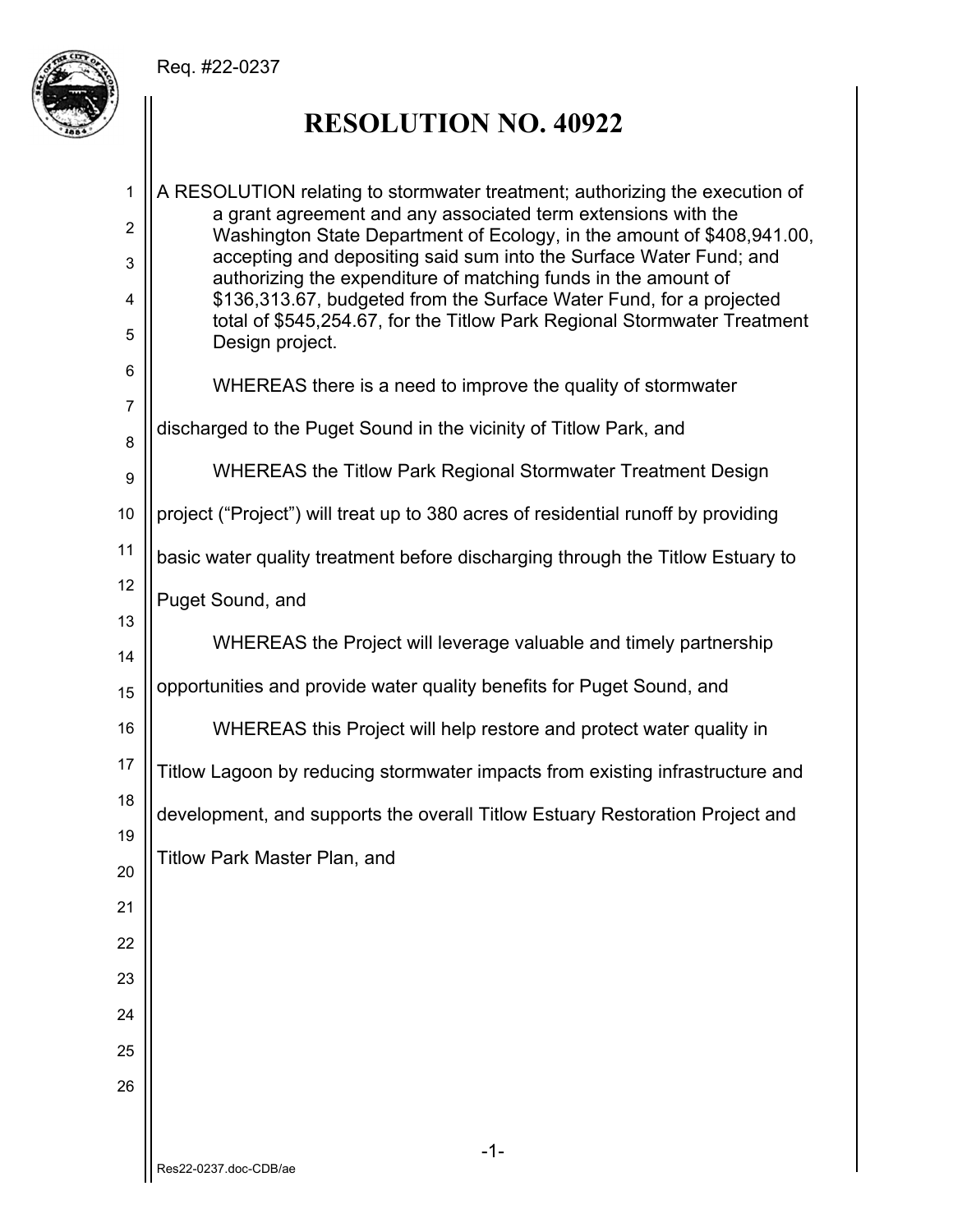

|                | WHEREAS the overall goal is to restore the lagoon and ecological                |  |
|----------------|---------------------------------------------------------------------------------|--|
| 1              | processes that support a healthy estuary by reducing the effects of stormwater  |  |
| $\overline{2}$ | to improve water quality, and                                                   |  |
| 3<br>4         | WHEREAS the City has applied for and been awarded \$408,941.00 in               |  |
| 5              | grant funding from Washington State Department of Ecology, and                  |  |
| 6              | WHEREAS the grant award requires a City match of \$136,313.67, for a            |  |
| $\overline{7}$ | projected total of \$545,254.67, and                                            |  |
| 8              | WHEREAS, under the grant process guidelines, the City Council must              |  |
| 9              | approve acceptance of grant funding; Now, Therefore,                            |  |
| 10<br>11       | BE IT RESOLVED BY THE COUNCIL OF THE CITY OF TACOMA:                            |  |
| 12             | Section 1. That the proper officers of the City are hereby authorized to        |  |
| 13             | accept grant funding from the Washington State Department of Ecology in the     |  |
| 14             | amount of \$408,941.00, for deposit into the Surface Water Fund, together with  |  |
| 15             | funding of \$136,313.67 in matching City funds, budgeted from the Surface       |  |
| 16             |                                                                                 |  |
| 17             | Water Fund, for a projected total of \$545,254.67, for the purpose of restoring |  |
| 18             | the Titlow Estuary with the Titlow Park Regional Stormwater Treatment Design    |  |
| 19             | project.                                                                        |  |
| 20<br>21       |                                                                                 |  |
| 22             |                                                                                 |  |
| 23             |                                                                                 |  |
| 24             |                                                                                 |  |
| 25             |                                                                                 |  |
| 26             |                                                                                 |  |
|                |                                                                                 |  |
|                | $-2-$                                                                           |  |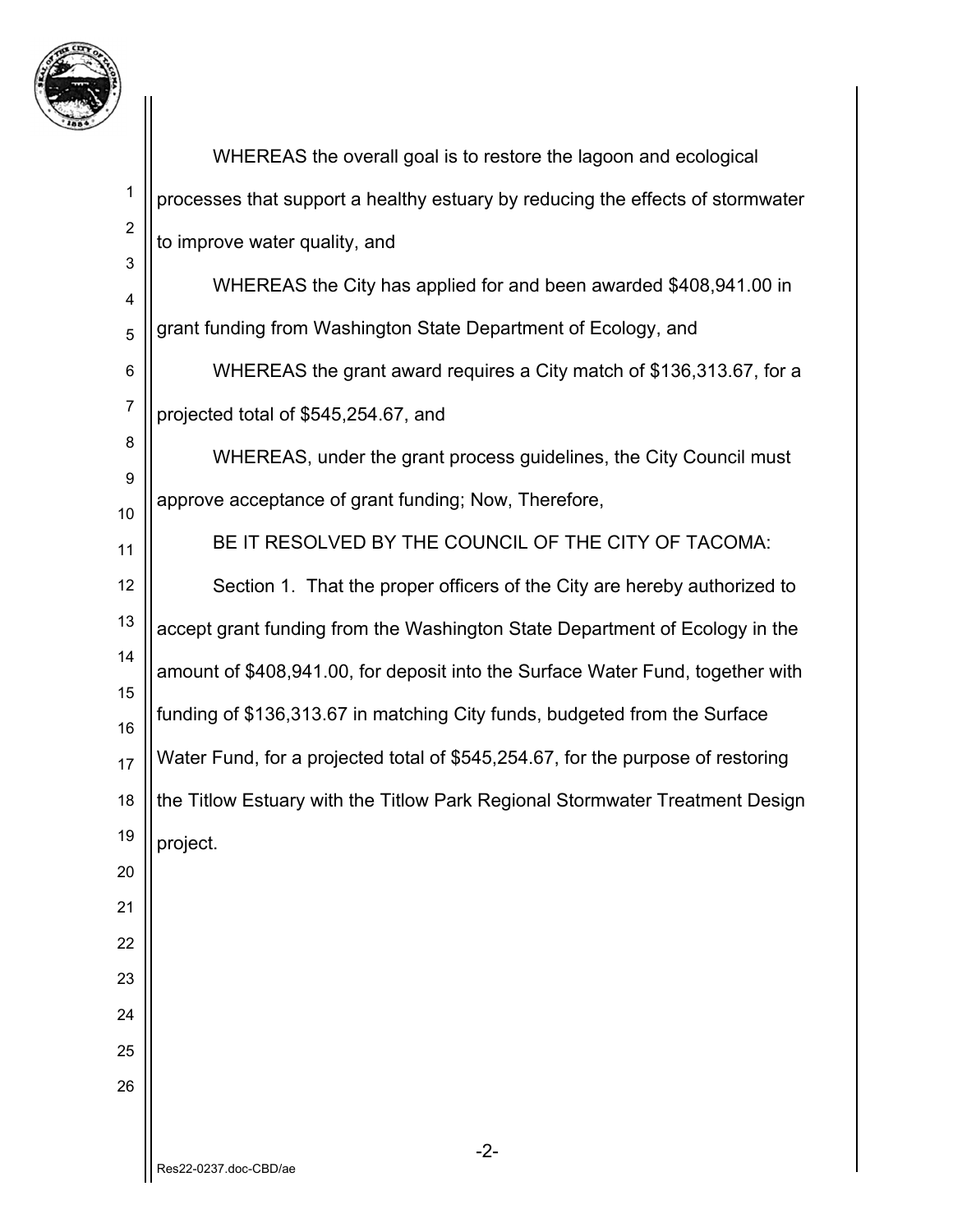

| 7                            |                                                                               |  |
|------------------------------|-------------------------------------------------------------------------------|--|
|                              | Section 2. That the proper officers of the City are hereby authorized to      |  |
| $\mathbf{1}$                 | execute a grant agreement and any associated term extensions with the         |  |
| $\boldsymbol{2}$             | Washington State Department of Ecology for the administration of the funding  |  |
| 3<br>$\overline{\mathbf{4}}$ | accepted pursuant to Section 1, said document to be substantially in the form |  |
| $\overline{5}$               | of the proposed grant agreement on file in the office of the City Clerk.      |  |
| $\,6\,$                      | Adopted __                                                                    |  |
| $\overline{7}$               |                                                                               |  |
| 8                            |                                                                               |  |
| $\boldsymbol{9}$             | Mayor<br>Attest:                                                              |  |
| 10                           |                                                                               |  |
| 11<br>12                     | <b>City Clerk</b>                                                             |  |
| 13                           | Approved as to form:                                                          |  |
| 14                           |                                                                               |  |
| 15                           | Deputy City Attorney                                                          |  |
| 16                           |                                                                               |  |
| 17                           |                                                                               |  |
| 18                           |                                                                               |  |
| 19                           |                                                                               |  |
| 20                           |                                                                               |  |
| 21<br>22                     |                                                                               |  |
| 23                           |                                                                               |  |
| 24                           |                                                                               |  |
| 25                           |                                                                               |  |
| 26                           |                                                                               |  |
|                              |                                                                               |  |
|                              | $-3-$<br>Res22-0237.doc-CBD/ae                                                |  |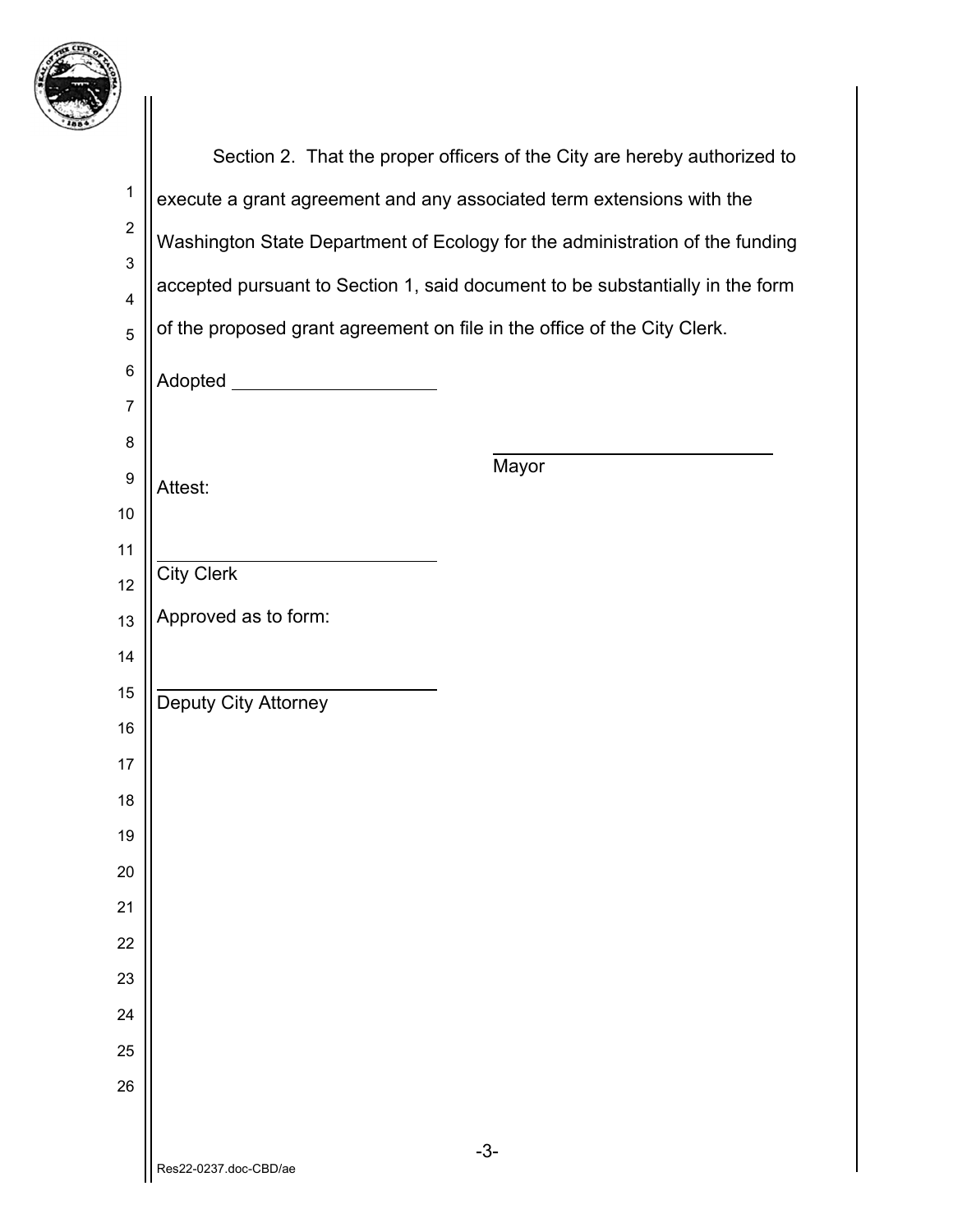

# **RESOLUTION NO. 40923**

| 1                   | BY REQUEST OF MAYOR WOODARDS                                                                                                                                                                     |
|---------------------|--------------------------------------------------------------------------------------------------------------------------------------------------------------------------------------------------|
| $\overline{2}$<br>3 | A RESOLUTION selecting Dennis Ball to fill the vacant judicial position in the<br>Tacoma Municipal Court, Department No. 3 until the State of Washington<br>General Election to be held in 2022. |
| 4<br>5              | WHEREAS Judge Dwayne Christopher vacated his position as judge for                                                                                                                               |
| 6                   | the Tacoma Municipal Court ("Municipal Court"), Department No. 3, to accept an                                                                                                                   |
| 7                   | appointment to the Pierce County District Court bench, and                                                                                                                                       |
| 8                   | WHEREAS the Municipal Court anticipates that a large backlog of cases                                                                                                                            |
| 9                   | will be filed in the coming months with the lifting of many COVID-19 restrictions,                                                                                                               |
| 10<br>11            | and needs an experienced judicial officer who can manage a heavy case load                                                                                                                       |
| 12                  | immediately upon appointment, and                                                                                                                                                                |
| 13                  | WHEREAS this vacant judicial position will be up for election in Fall 2022,                                                                                                                      |
| 14                  | with the filing deadline for candidates to occur in May 2022, and                                                                                                                                |
| 15<br>16            | WHEREAS Dennis Ball served for 29 years with distinction as a Tacoma                                                                                                                             |
| 17                  | Municipal Court Commissioner, and recently retired from the Municipal Court in                                                                                                                   |
| 18                  | June 2021, where at the time he was the most senior commissioner for all                                                                                                                         |
| 19                  | Municipal and District courts in the State, and                                                                                                                                                  |
| 20                  | WHEREAS Mr. Ball has indicated his willingness to temporarily serve in                                                                                                                           |
| 21                  | this position until the voters can elect a new judge; Now, Therefore,                                                                                                                            |
| 22<br>23            | BE IT RESOLVED BY THE COUNCIL OF THE CITY OF TACOMA                                                                                                                                              |
| 24                  | That Dennis Ball is hereby appointed as judge of the Tacoma Municipal                                                                                                                            |
| 25<br>26            | Court, Department No. 3, effective on the 9th day of March, 2022, and until a                                                                                                                    |
|                     |                                                                                                                                                                                                  |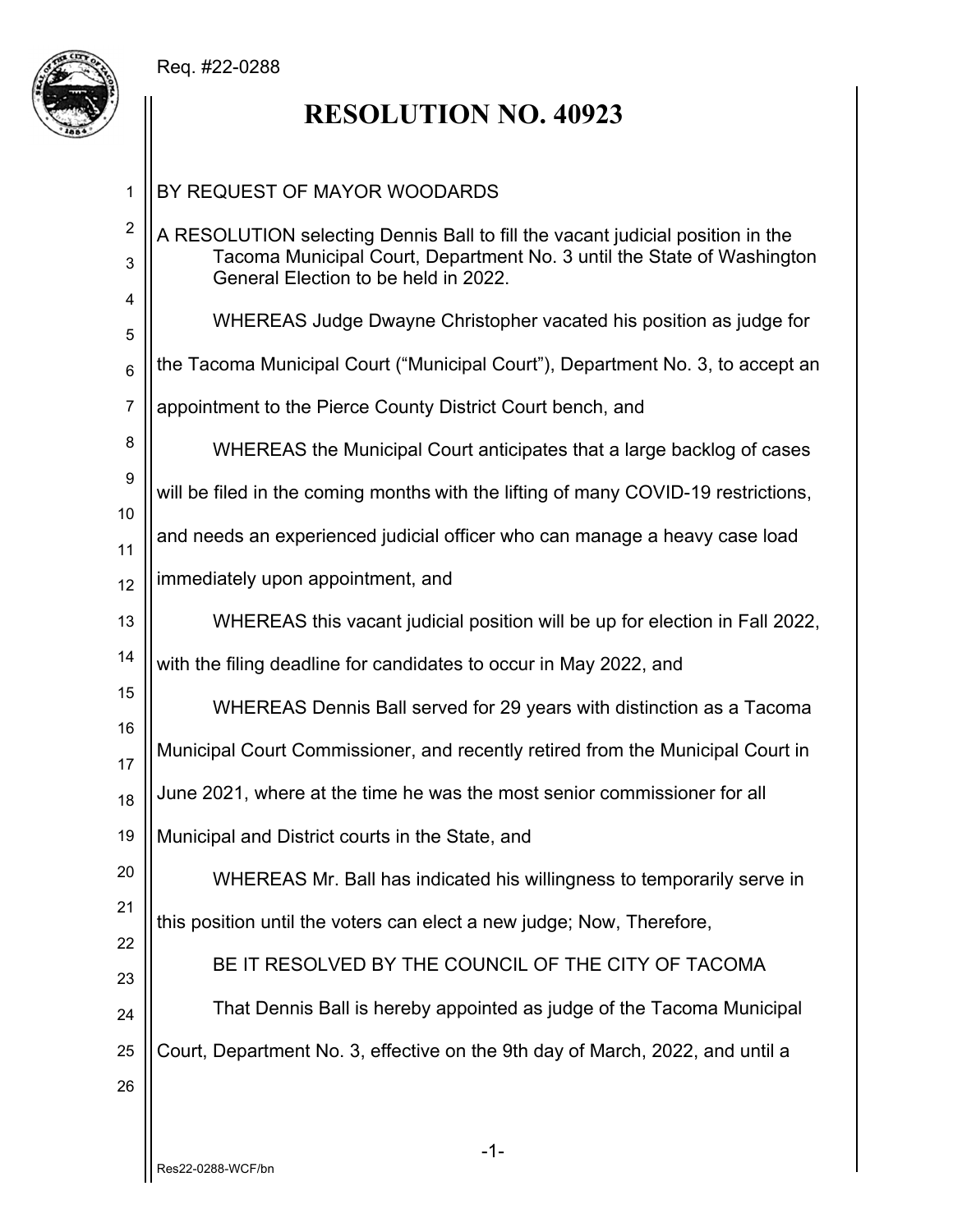

| y                           |                                                                          |       |
|-----------------------------|--------------------------------------------------------------------------|-------|
|                             |                                                                          |       |
| $\mathbf{1}$                | successor is elected and qualified under the State of Washington General |       |
| $\boldsymbol{2}$            | Election to be held in Fall 2022.                                        |       |
| $\ensuremath{\mathsf{3}}$   | Adopted _______________________                                          |       |
| $\overline{4}$              |                                                                          |       |
| $\mathbf 5$                 |                                                                          |       |
| $\,6$                       |                                                                          | Mayor |
| $\overline{7}$              | Attest:                                                                  |       |
| $\bf 8$<br>$\boldsymbol{9}$ |                                                                          |       |
| 10                          | <b>City Clerk</b>                                                        |       |
| 11                          | Approved as to form:                                                     |       |
| 12                          |                                                                          |       |
| $13$                        | <b>City Attorney</b>                                                     |       |
| 14                          |                                                                          |       |
| $15\,$                      |                                                                          |       |
| $16\,$                      |                                                                          |       |
| 17                          |                                                                          |       |
| 18                          |                                                                          |       |
| 19                          |                                                                          |       |
| 20                          |                                                                          |       |
| 21                          |                                                                          |       |
| 22                          |                                                                          |       |
| 23                          |                                                                          |       |
| 24                          |                                                                          |       |
| 25<br>26                    |                                                                          |       |
|                             |                                                                          |       |
|                             |                                                                          | $-2-$ |
|                             | Res22-0288-WCF/bn                                                        |       |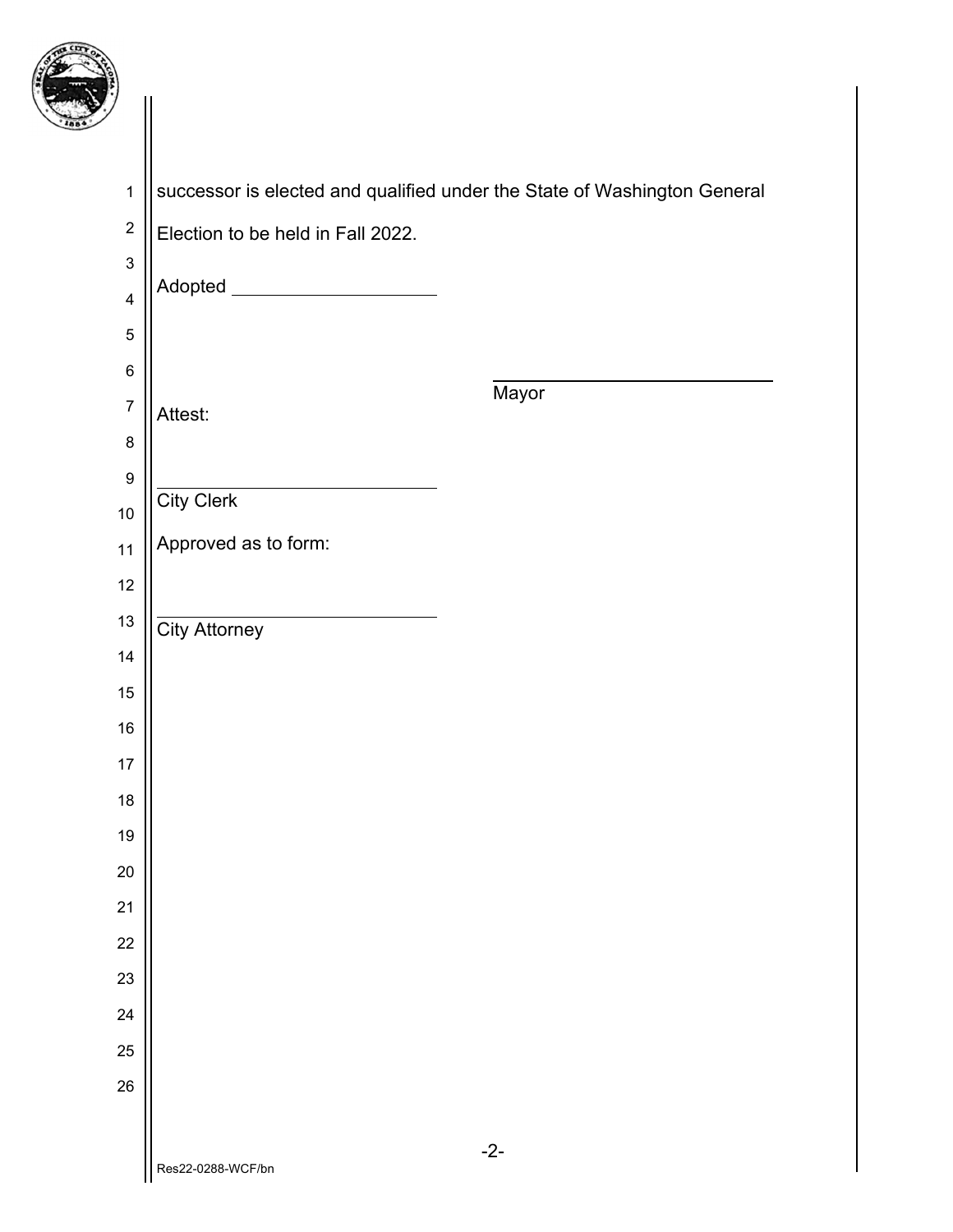

 $\mathsf{I}$ 

# **RESOLUTION NO. 40924**

| 1                   | BY REQUEST OF DEPUTY MAYOR USHKA, AND COUNCIL MEMBERS<br>BLOCKER, DANIELS, AND RUMBAUGH                                                                            |  |
|---------------------|--------------------------------------------------------------------------------------------------------------------------------------------------------------------|--|
| $\overline{2}$<br>3 | A RESOLUTION relating to committees, boards, and commissions; appointing and<br>reappointing individuals to the Tacoma Community Redevelopment<br>Authority Board. |  |
| 4<br>5              | WHEREAS vacancies exist on the Tacoma Community Redevelopment                                                                                                      |  |
| 6                   | Authority Board, and                                                                                                                                               |  |
| $\overline{7}$      | WHEREAS, at its meeting of February 24, 2022, the Community Vitality                                                                                               |  |
| 8                   | and Safety Committee conducted interviews and recommended the appointment                                                                                          |  |
| 9                   | and reappointment of individuals to said board, and                                                                                                                |  |
| 10<br>11            | WHEREAS, pursuant to City Charter Section 2.4, the persons named on                                                                                                |  |
| 12                  | Exhibit "A" have been nominated to serve on the Tacoma Community                                                                                                   |  |
| 13                  | Redevelopment Authority Board; Now, Therefore,                                                                                                                     |  |
| 14                  | BE IT RESOLVED BY THE COUNCIL OF THE CITY OF TACOMA:                                                                                                               |  |
| 15                  | That those nominees to the Tacoma Community Redevelopment Authority                                                                                                |  |
| 16                  |                                                                                                                                                                    |  |
| 17                  | Board, listed on Exhibit "A," are hereby confirmed and appointed or reappointed as                                                                                 |  |
| 18                  | members of such board for such terms as are set forth on the attached Exhibit "A."                                                                                 |  |
| 19                  | Adopted ____                                                                                                                                                       |  |
| 20                  |                                                                                                                                                                    |  |
| 21                  | Mayor<br>Attest:                                                                                                                                                   |  |
| 22                  |                                                                                                                                                                    |  |
| 23<br>24            | <b>City Clerk</b>                                                                                                                                                  |  |
| 25                  | Approved as to form:                                                                                                                                               |  |
| 26                  |                                                                                                                                                                    |  |
|                     | <b>City Attorney</b>                                                                                                                                               |  |
|                     | $-1-$<br>Res22-0284.doc-WCF/ak                                                                                                                                     |  |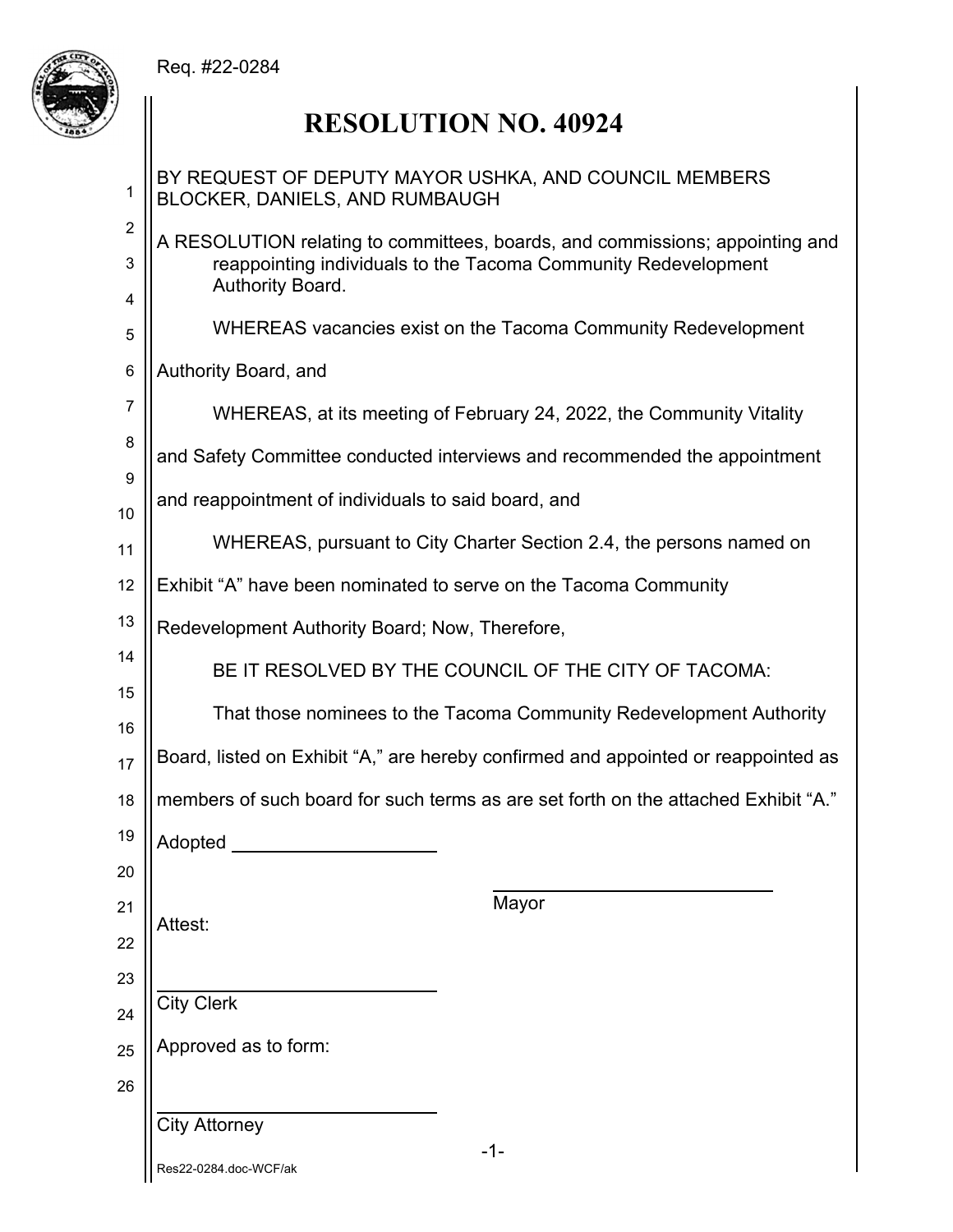

### **EXHIBIT "A"**

| 1                   |                                                                                                                                                                                   |  |
|---------------------|-----------------------------------------------------------------------------------------------------------------------------------------------------------------------------------|--|
| $\overline{2}$      | TACOMA COMMUNITY REDEVELOPMENT AUTHORITY BOARD                                                                                                                                    |  |
| 3<br>4              | Appointing Eric Frank to the "Contractor Rep." designation to fill an unexpired<br>term, to expire February 28, 2023, followed by a two-year term to expire<br>February 28, 2025. |  |
| 5                   | Appointing Andrew Kwon to the "CPA Rep." designation to serve a two-year term,<br>to expire February 29, 2024.                                                                    |  |
| 6<br>$\overline{7}$ | Appointing Yo Ahzzma to the "CPA Rep." designation to serve a two-year term, to<br>expire February 29, 2024.                                                                      |  |
| 8                   | Appointing Ryan Dutli to the "Lender Rep." designation to serve a two-year term,<br>to expire February 29, 2024.                                                                  |  |
| 9                   | Reappointing Terri Scott to the "Lender Rep." designation to serve a two-year<br>term, to expire February 29, 2024.                                                               |  |
| 10<br>11            | Reappointing Lacey Barker to the "Realtor Rep." designation to serve a two-year<br>term, to expire February 29, 2024.                                                             |  |
| 12                  | Reappointing Kimber Starr to the "Realtor Rep." designation to serve a two-year<br>term, to expire February 29, 2024.                                                             |  |
| 13                  |                                                                                                                                                                                   |  |
| 14                  |                                                                                                                                                                                   |  |
| 15                  |                                                                                                                                                                                   |  |
| 16                  |                                                                                                                                                                                   |  |
| 17                  |                                                                                                                                                                                   |  |
| 18                  |                                                                                                                                                                                   |  |
| 19                  |                                                                                                                                                                                   |  |
| 20                  |                                                                                                                                                                                   |  |
| 21                  |                                                                                                                                                                                   |  |
| 22                  |                                                                                                                                                                                   |  |
| 23                  |                                                                                                                                                                                   |  |
| 24                  |                                                                                                                                                                                   |  |
| 25                  |                                                                                                                                                                                   |  |
| 26                  |                                                                                                                                                                                   |  |
|                     |                                                                                                                                                                                   |  |
|                     | $-2-$<br>Res22-0284.doc-WCF/ak                                                                                                                                                    |  |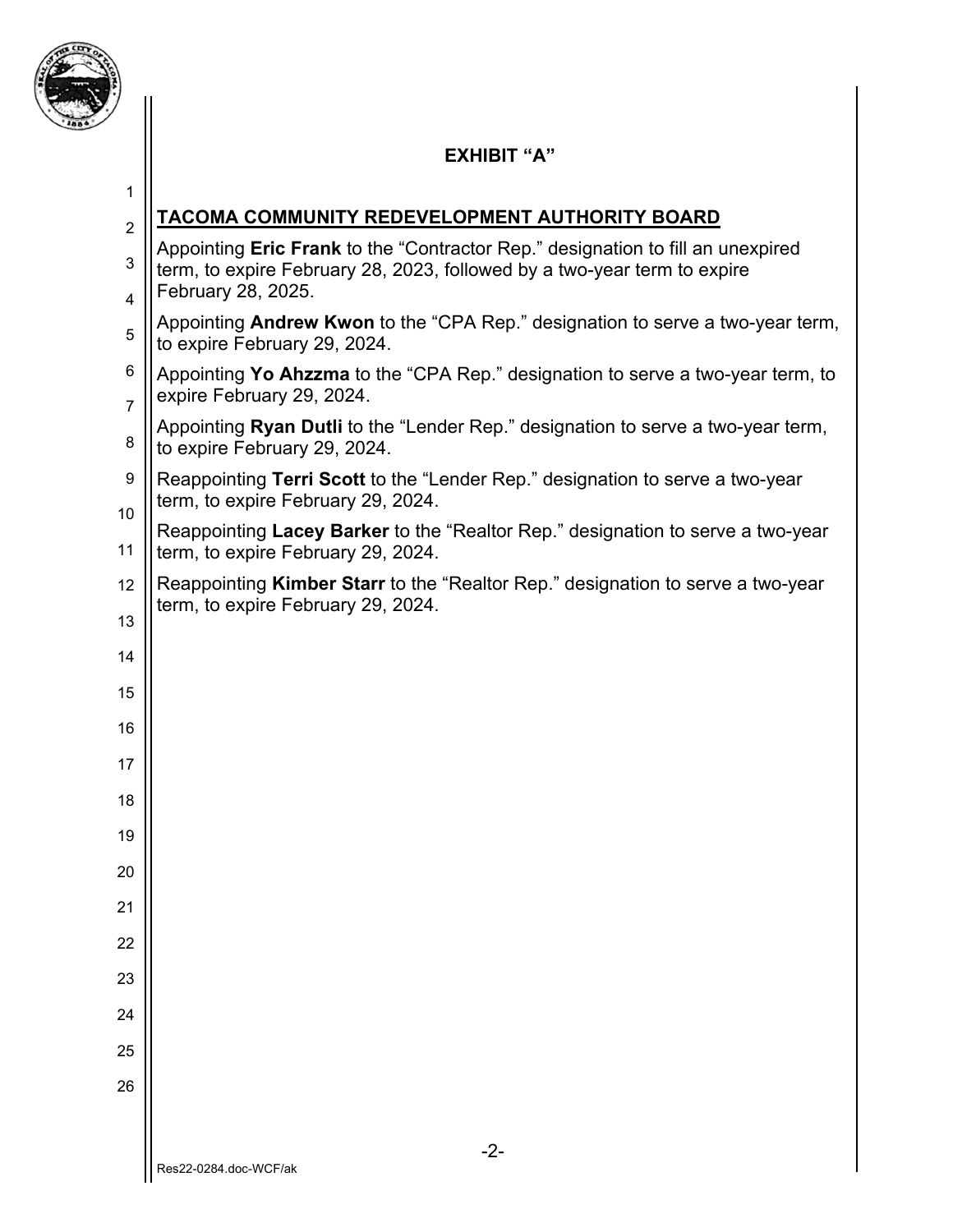

## **RESOLUTION NO. 40925**

#### -1- 1 2 3 4 5 6 7 8 9 10 11 12 13 14 15 16 17 18 19 20 21 22 23 24 25 26 BY REQUEST OF MAYOR WOODARDS A RESOLUTION authorizing the one-time use of funds, budgeted from the Council Contingency Fund in the amount of \$20,000, for expenses related to traffic control devices and traffic control services for the 2022 Daffodil Parade. WHEREAS this year would mark the first return of the Daffodil Parade ("Parade") since the COVID-19 pandemic, and with mandates winding down, our business community and the public are ready to get back to celebrating community traditions and activating our business districts with events, and WHEREAS in June of 2021, the City changed the funding process for special events and applicants engaged in a competitive process to receive funding for community events, with the City's commitment to equity, diversity, inclusion, and transformation driving the budget and funding decisions, and WHEREAS the City's Events and Recognitions Committee and Office of Arts & Cultural Vitality acted as the review and selection panel, and this competitive process ensures an equitable distribution of funds, with the intention to expand access to diverse communities and cultures throughout the City, and WHEREAS due to this being a new process, and especially during the pandemic, there was a learning curve and adjustments that needed to be made, and while City staff did conduct outreach, missed communications between the City and the Daffodilians resulted in the Parade not submitting an application for event funding this year, and WHEREAS to ensure that the Parade has the ability to move forward with the Tacoma leg of the parade route, a one-time funding of \$20,000 from the Council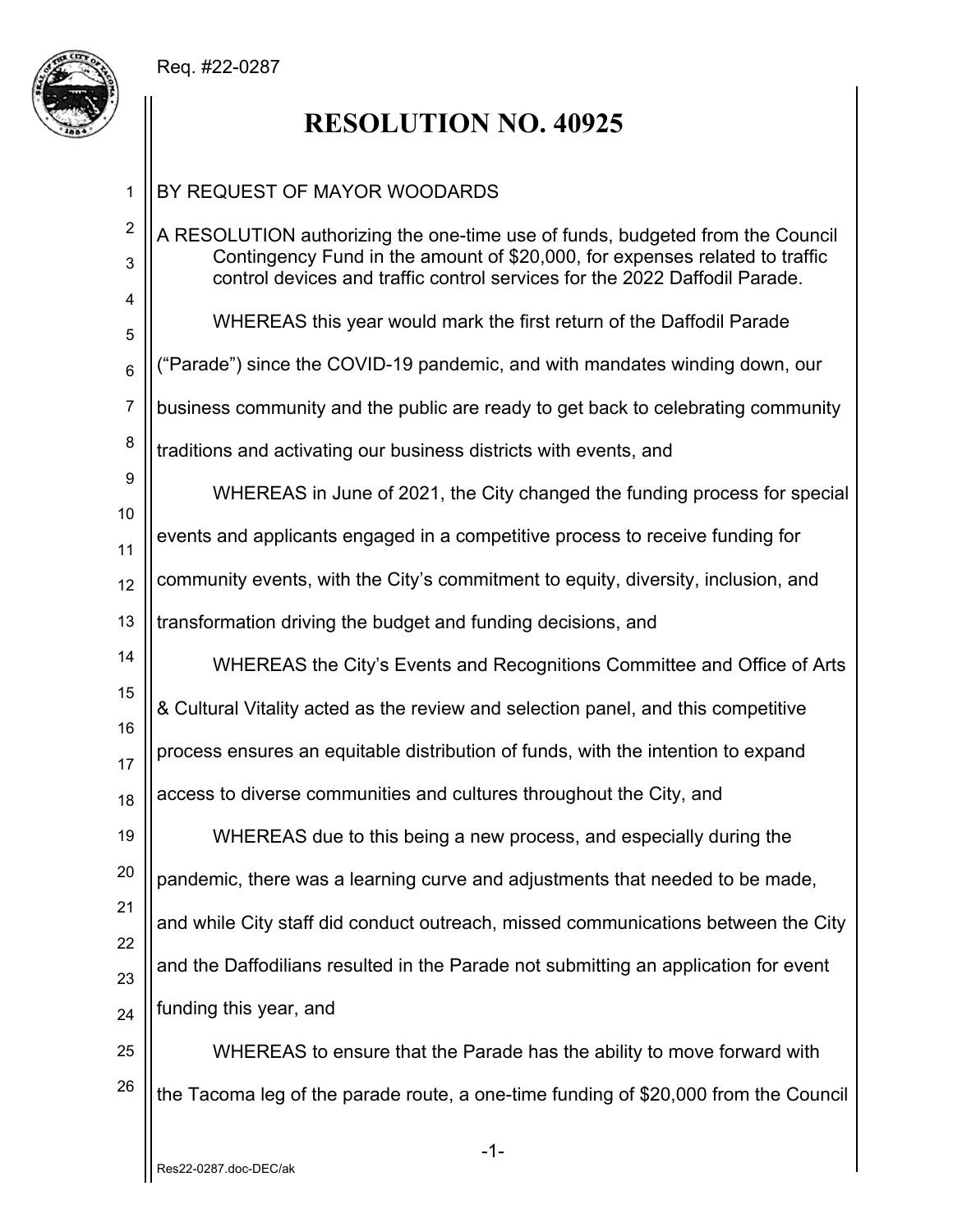

| $\mathbf 1$      | Contingency Fund ("Fund") will be applied to the cost of the important in-kind         |
|------------------|----------------------------------------------------------------------------------------|
| $\boldsymbol{2}$ | services provided by the City, such as public works provided traffic control devices   |
| 3                | and traffic control services by the Tacoma Police Department, and                      |
| 4<br>5           | WHEREAS, at the March 1, 2022, Study Session, Mayor Woodards shared a                  |
| $6\phantom{1}6$  | Council Consideration Request to authorize the one-time use of \$20,000 from the       |
| $\overline{7}$   | Council Contingency Fund for expenses related to traffic control devices and traffic   |
| 8                | control services for the 2022 Daffodil Parade, and                                     |
| 9                | WHEREAS City staff will negotiate and execute an agreement for services,               |
| 10               | with terms and deliverables for the City's contribution, as well as a financial report |
| 11               | provided to the City which shows the source(s) of the funding prior to receiving the   |
| 12<br>13         | \$20,000 contribution, and                                                             |
| 14               | WHEREAS RCW 35.34.250 and 35.34.260 authorize a withdrawal from the                    |
| 15               |                                                                                        |
| 16               | Council Contingency fund for any municipal expense, the necessity or extent of         |
| 17               | which could not have been foreseen or reasonably evaluated at the time of              |
| 18               | adopting the budget, and                                                               |
| 19               | WHEREAS Ordinance No. 22569 requires an affirmative vote of not less                   |
| 20               | than six members of the Council in order to withdraw moneys from this fund; Now,       |
| 21<br>22         | Therefore,                                                                             |
| 23               |                                                                                        |
| 24               |                                                                                        |
| 25               |                                                                                        |
| 26               |                                                                                        |
|                  |                                                                                        |
|                  | $-2-$<br>2022.0287.doc.DEC/24                                                          |